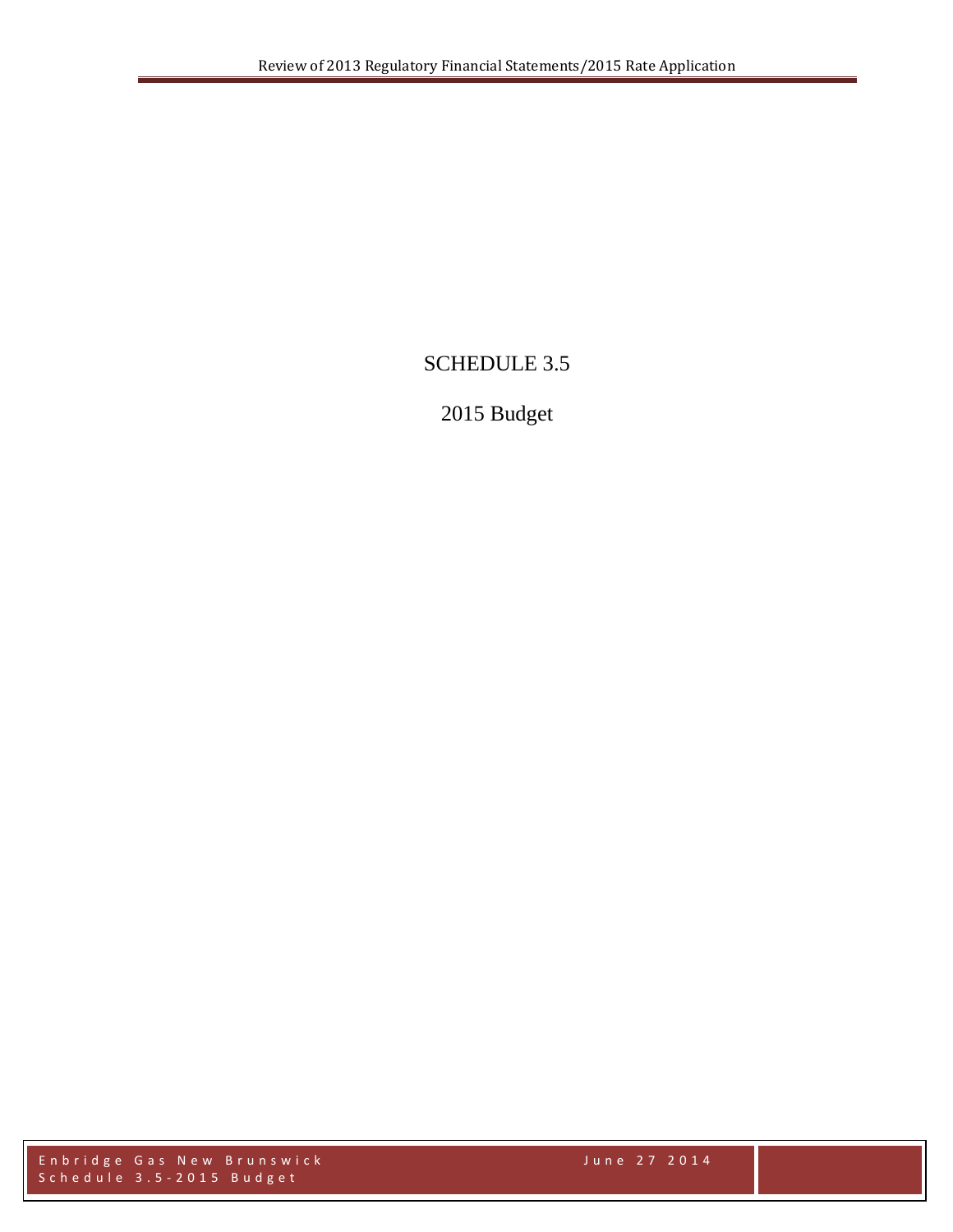Budget Balance Sheet for Regulatory Purposes As at December 31, 2015

#### **Notice to Reader: Subject to approval by the New Brunswick Energy and Utilities Board**

(in thousands of dollars)

| <b>Assets</b>                                                                                                                       | 2015             |
|-------------------------------------------------------------------------------------------------------------------------------------|------------------|
| <b>Regulated Assets</b>                                                                                                             |                  |
| Property, Plant and Equipment (Note 2)<br>Gas Distributor Plant in Service - Net (includes AFUDC capitalized during 2015 of \$15.7) | \$<br>177,989    |
| <b>Construction Work In Progress - Gas Distributor Plant</b>                                                                        | 745              |
| <b>Total Property, Plant &amp; Equipment</b>                                                                                        | 178,734          |
| <b>Deferred Charges</b>                                                                                                             |                  |
| Deferred Development Costs - Net (Note 3)                                                                                           | 275              |
| Development O&M Capitalized Costs - Net (Note 4)<br><b>Total Deferred Charges</b>                                                   | 91,618<br>91,893 |
|                                                                                                                                     |                  |
| <b>Short Term Investments</b>                                                                                                       | 2,975            |
| <b>Total Regulated Rate Base Assets</b>                                                                                             | 273,602          |
| Other Regulated Assets (Note 5)                                                                                                     | 30,751           |
| <b>Total Regulated Assets</b>                                                                                                       | 304,353          |
| <b>Regulatory Deferral (Note 1)</b>                                                                                                 | 181,701          |
| <b>Total Assets</b>                                                                                                                 | \$<br>486,054    |
| <b>Liabilities and Partner's Equity</b>                                                                                             |                  |
|                                                                                                                                     |                  |
| Partner's Equity (Ratebase) (Note 1)                                                                                                | \$<br>130,316    |
| Long-term Advances from Associates and Affiliates (Note 6)                                                                          | 161,750          |
| Other Regulated Liabilities (Note 7)                                                                                                | 12,287           |
|                                                                                                                                     | 304,353          |
| <b>Partner's Equity (Regulatory Deferral)</b>                                                                                       | 181,701          |
| <b>Total Liabilities and Equity</b>                                                                                                 | \$<br>486,054    |

**Financial Statement Effects of Rate Regulation and Legislative Changes –** Note 1 **Rate Base for Regulatory Purposes –** Note 12 **Capital Structure for Regulatory Purposes** – Note 13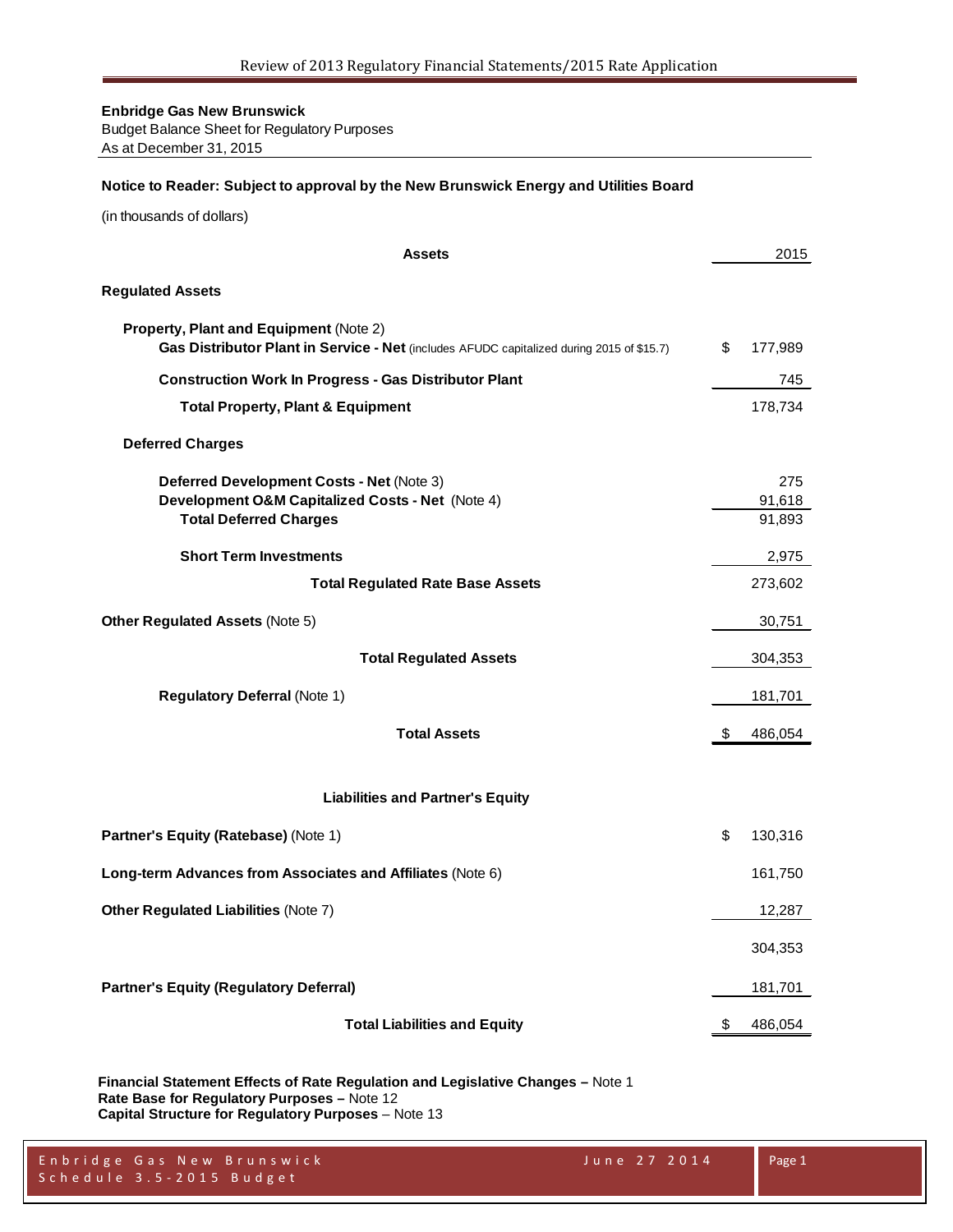Statement of Budgeted Income for Regulatory Purposes For the year ended December 31, 2015

#### **Notice to Reader: Subject to approval by the New Brunswick Energy and Utilities Board**

(in thousands of dollars)

|                                                                                 | 2015         |
|---------------------------------------------------------------------------------|--------------|
| <b>Revenue</b>                                                                  |              |
| <b>Operating Revenue (Note 8)</b>                                               |              |
| Gas distribution                                                                | \$<br>47,370 |
| Miscellaneous                                                                   | 190          |
| <b>Allowance for Funds Used During Construction</b>                             | 16           |
|                                                                                 | 47,576       |
| <b>Service and Inspections</b>                                                  |              |
| Revenue                                                                         | 792          |
| Cost of goods sold                                                              | (603)        |
|                                                                                 | 189          |
| <b>Total Revenue</b>                                                            | 47,765       |
|                                                                                 |              |
| <b>Expenses</b>                                                                 |              |
| <b>Operating Expenses</b>                                                       |              |
| Operating and maintenance (Note 9)                                              | 11,597       |
| Transportation (net)                                                            | 2,065        |
| Total Operating and maintenance expenses                                        | 13,662       |
| Bad debt expense                                                                | 360          |
| Amortization of Property, Plant and Equipment                                   | 8,004        |
| <b>Municipal and Other Taxes</b>                                                | 1,198        |
| Interest on Amounts Due to Associates & Affiliates and Other Interest (Note 10) | 8,083        |
| <b>Amortization of Deferred Development Costs</b>                               | 2,867        |
| <b>Total Expenses</b>                                                           | 34,174       |
| Income before Extraordinary Items, Regulatory Deferral and Return on Rate Base  | 13,591       |
| <b>Regulatory Deferral</b>                                                      | 53           |
| <b>Regulated Return on Equity (Note 11)</b>                                     | \$<br>13,644 |

**Financial Statement Effects of Rate Regulation and Legislative Changes –** Note 1 **Details of Affiliate Transactions** – Note 14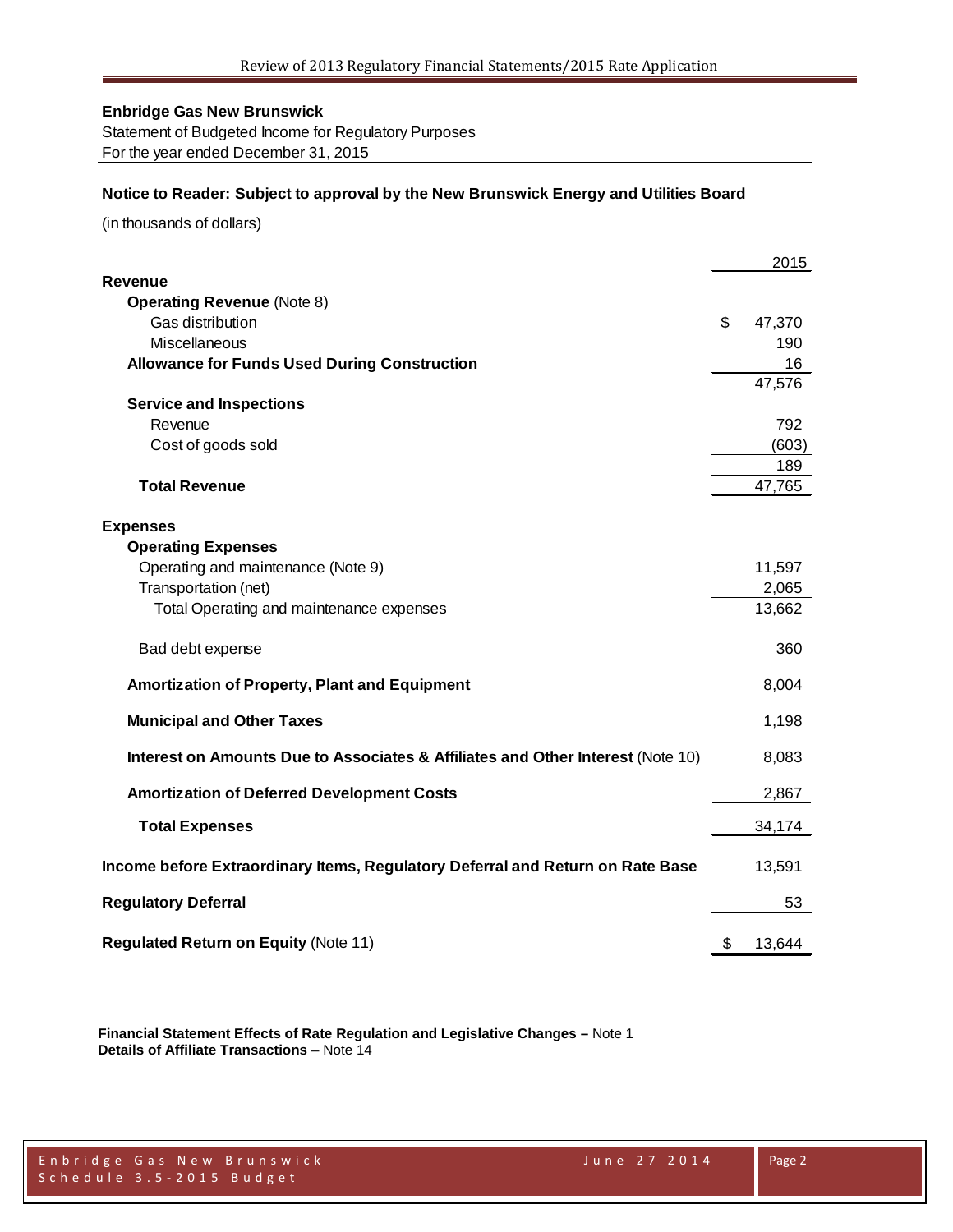Notes to 2015 Budget Regulatory Financial Results For the year ended December 31, 2015

#### Note 1 **Financial Statement Effects of Rate Regulation and Legislative Changes**

The Public Utility's primary business activities are subject to regulation by the New Brunswick Energy and Utilities Board (EUB). The Public Utility follows accounting practices prescribed by its regulator or stipulated in approved ratemaking decisions that are subject to examination and approval by the EUB and are similar to those being used by other enterprises in the gas distribution industry in Canada. Accordingly, the timing and recognition of certain revenues and expenses may differ from that otherwise expected under generally accepted accounting principles (GAAP) applicable to non-regulated operations. The ultimate recoverability of costs incurred is dependent upon the approval of the EUB.

Rate regulation creates differences between the manner in which the Public Utility accounts for transactions or events and how they would be accounted for if the Public Utility was not subject to rate regulation. The differences in accounting treatment include:

The EUB permits an "allowance for funds used during construction" (AFUDC) to be included in the rate base. In addition, AFUDC is included in the cost of property, plant and equipment and is depreciated over future periods as part of the total cost of the related asset, based on the expectation that depreciation expense, including the AFUDC component, will be approved for inclusion in future rates. AFUDC for rate-regulated entities includes both an interest component and a cost of equity component. In the absence of rate regulation, GAAP would permit the capitalization of only the interest component. Therefore, the initial set up of the equity component as a capitalized asset and the corresponding revenue recognized during the construction phase would not be recognized nor would the subsequent depreciation of the asset.

As prescribed by the EUB, the Public Utility does not recognize gains and losses on the sale of Enbridge Utility Gas (EUG) in the statement of income and uses a purchase gas variance account to defer the gain or loss on sale. Non-regulated enterprises would normally account for the gain or loss in the statement of income or comprehensive income.

Enbridge Inc., on behalf of the Public Utility, maintains a pension plan which provides defined benefit pension benefits to employees. As prescribed by the EUB, contributions made to the plan are expensed as paid, consistent with the recovery of such costs in rates. Under GAAP, pension costs and obligations for defined benefit pension plans are determined using the projected benefit method and are charged to income as services are rendered.

The Public Utility had been subject to non-traditional regulation which recognized its immature nature. Unlike many similar utilities, the Public Utility's rates were not set on a cost based methodology. Prior to October 1, 2012, the Public Utility's rates were set exclusively based upon a market based methodology, and were based on a targeted savings over alternate fuel for end use customers. This rate setting methodology had been approved by the EUB for use during the development period after which rates are expected to be cost based.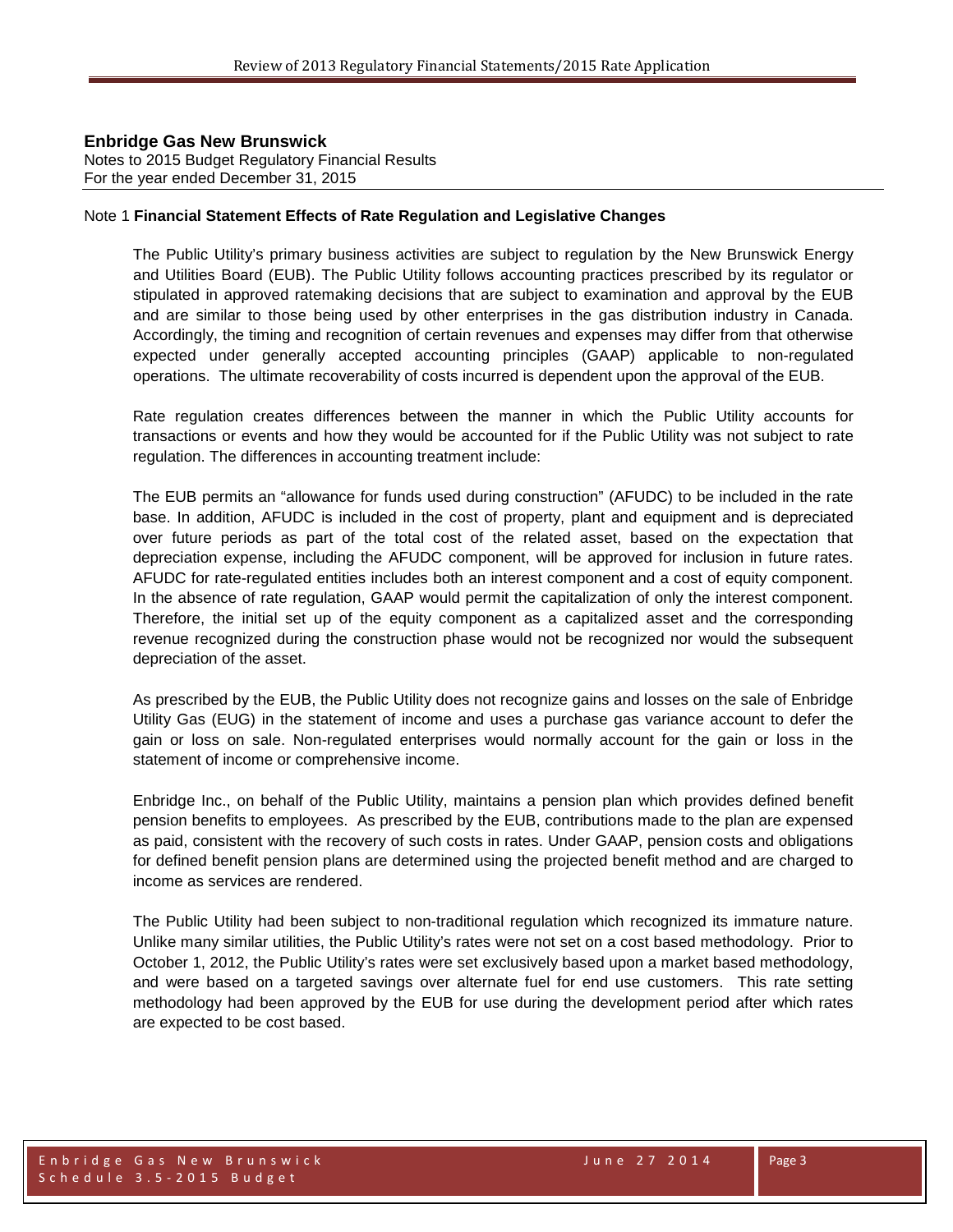Notes to 2015 Budget Regulatory Financial Results For the year ended December 31, 2015

#### Note 1 **Financial Statement Effects of Rate Regulation and Legislative Changes (continued)**

In December 2011, the Province of New Brunswick introduced legislation that outlined new rate classes, and a new rate setting methodology for the Public Utility. The legislation subsequently received proclamation on January 18, 2012, with supporting Rates and Tariffs Regulation being filed April 16, 2012.

In May 2013, in response to an appeal launched by EGNB, the New Brunswick Court of Appeal ruled that Section 4(1) of the legislation restricting the revenue to cost ratio to 1.2:1 was ultra vires.

The legislation noted above also provided direction with regards to the regulatory deferral account, which the EUB had historically approved to capture the difference between the Public Utility's regulated revenues and its revenue requirement, which non-regulated enterprises would not recognize. Based on the legislative changes, the Public Utility is no longer permitted to depreciate, amortize, earn a return on, or otherwise consider the regulatory deferral account when calculating its revenue requirement. In response to this legislation the Public Utility has not considered the deferral account for the purpose of establishing the revenue requirement, however it will remain as an asset on Enbridge Gas New Brunswick's balance sheet as it remains an asset of the Public Utility for regulatory purposes. Similarly, the capital structure associated with the regulatory deferral account will also remain on the balance sheet, however, the debt and equity associated with the regulatory deferral account are not considered when calculating the allowed rate of return for the Public Utility.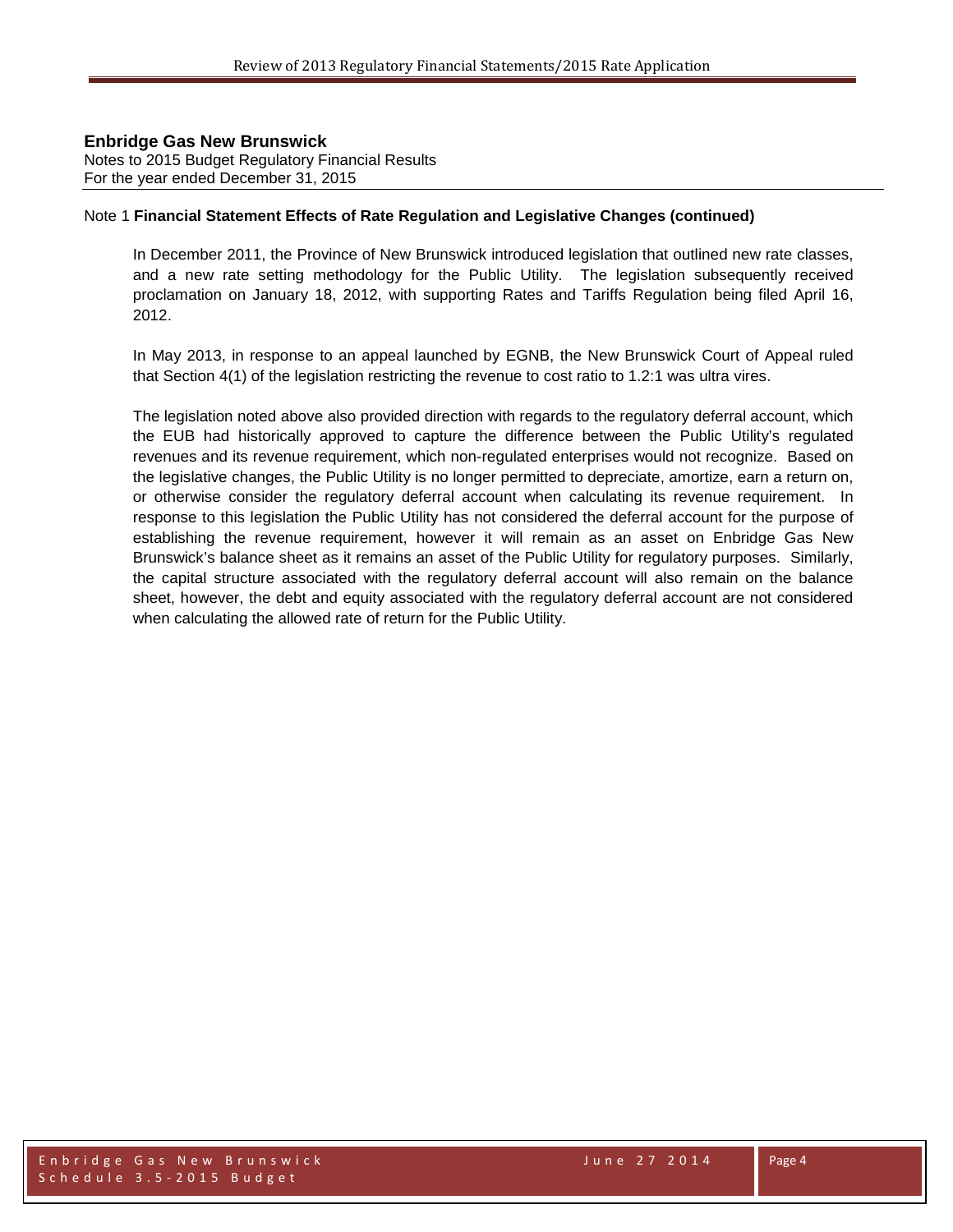Notes to 2015 Budget Regulatory Financial Results For the year ended December 31, 2015

(in thousands of dollars)

#### Note 2 **Property, Plant & Equipment**

|                                   |               |                     | 2015            |                 |
|-----------------------------------|---------------|---------------------|-----------------|-----------------|
|                                   |               | <b>Accumulated</b>  | <b>Net Book</b> | <b>Rates of</b> |
|                                   | Cost          | <b>Amortization</b> | Value           | Amortization    |
| Property, plant & equipment       |               |                     |                 |                 |
| <b>General Plant</b>              |               |                     |                 |                 |
| Computer Hardware & Software      | \$<br>3,516   | (2,760)             | 756             | 28.80%          |
| Tools and Work Equipment          | 1,601         | (522)               | 1,079           | 20.00%          |
| Office Furniture and Equipment    | 486           | (230)               | 256             | 4.40%           |
| <b>Transportation Equipment</b>   | 1,980         | (1,091)             | 889             | 18.45%          |
| Incentives                        | 232           | (48)                | 184             | 20.00%          |
| Leasehold Improvements            | 1,059         | (742)               | 317             |                 |
| Subtotal                          | 8,874         | (5, 393)            | 3,481           |                 |
| <b>Distribution Plant</b>         |               |                     |                 |                 |
| Land                              | 375           |                     | 375             |                 |
| Rights of way and easements       | 159           |                     | 159             |                 |
| <b>Distribution Mains</b>         | 125,405       | (27, 407)           | 97,998          | 2.43%           |
| <b>Street Services</b>            | 62,789        | (17, 133)           | 45,656          | 3.83%           |
| Meters and Regulators             | 22,138        | (4, 158)            | 17,980          | 4.46%           |
| <b>Stations</b>                   | 18,210        | (5, 870)            | 12,340          | 4.40%           |
| Subtotal                          | 229,076       | (54, 568)           | 174,508         |                 |
| Total plant in service            | 237,950       | (59, 961)           | 177,989         |                 |
| Construction work in progress     | 745           |                     | 745             |                 |
| Total property, plant & equipment | \$<br>238,695 | \$<br>(59, 961)     | 178,734<br>\$   |                 |

1 - Amortized over the term of the related leases.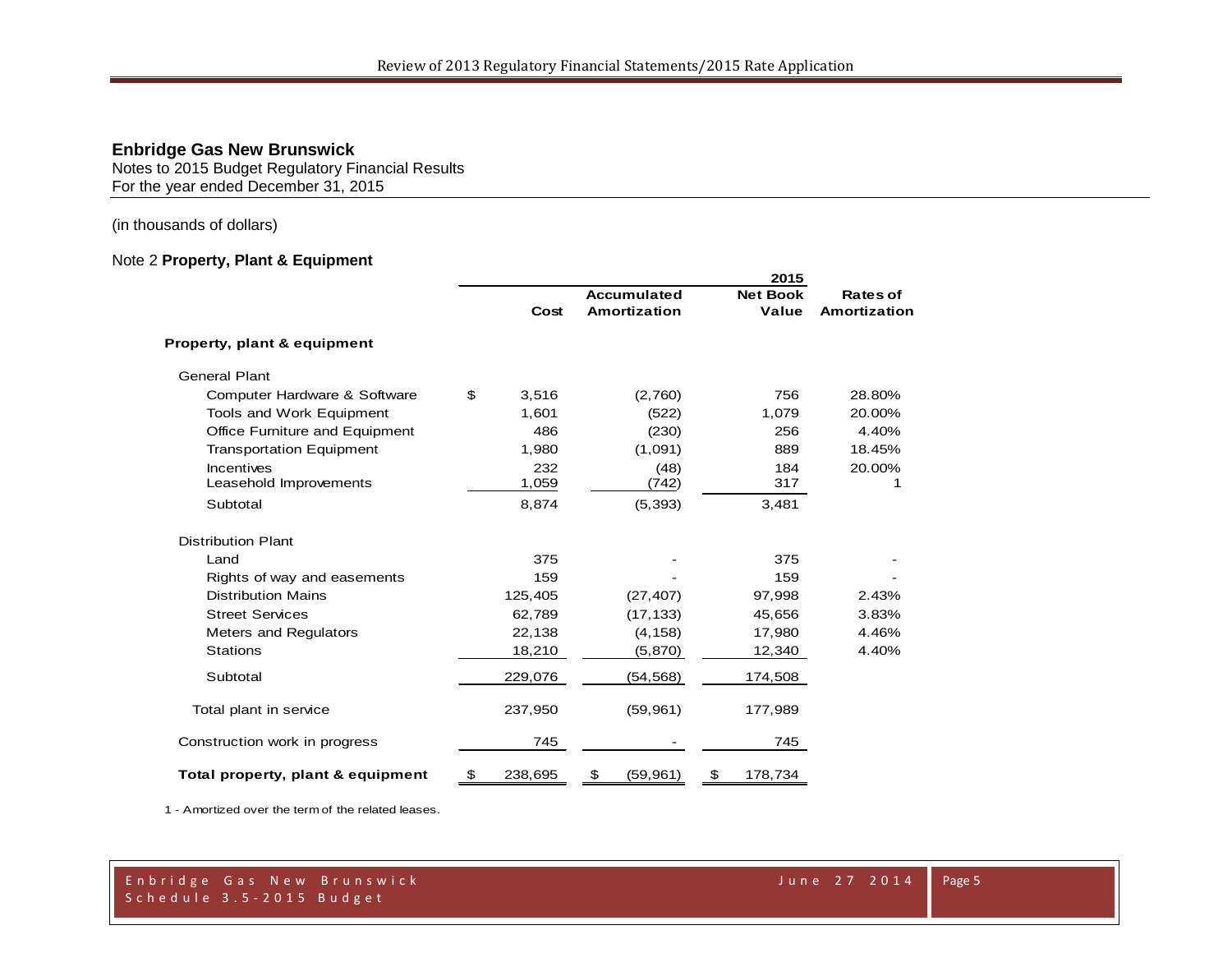Notes to 2015 Budget Regulatory Financial Results For the year ended December 31, 2015

(in thousands of dollars)

### Note 3 **Deferred Development Costs - Net**

|                                       |    |       |     |                             | 2015                     |
|---------------------------------------|----|-------|-----|-----------------------------|--------------------------|
|                                       |    | Cost  |     | Accumulated<br>Amortization | <b>Net Book</b><br>Value |
| Franchise fee                         | \$ | 1.500 |     | (1,225)                     | 275                      |
| Total deferred development costs, net | S  | 1,500 | \$. | (1,225)                     | 275                      |

## Note 4 **Development O&M Capitalized Costs – Net**

|                                              |         |                                    | 2015                     |
|----------------------------------------------|---------|------------------------------------|--------------------------|
|                                              | Cost    | <b>Accumulated</b><br>Amortization | <b>Net Book</b><br>Value |
| Development O&M capitalized costs            | 114.952 | (23, 334)                          | 91,618                   |
| Total development O&M capitalized costs, net | 114,952 | (23, 334)                          | 91,618                   |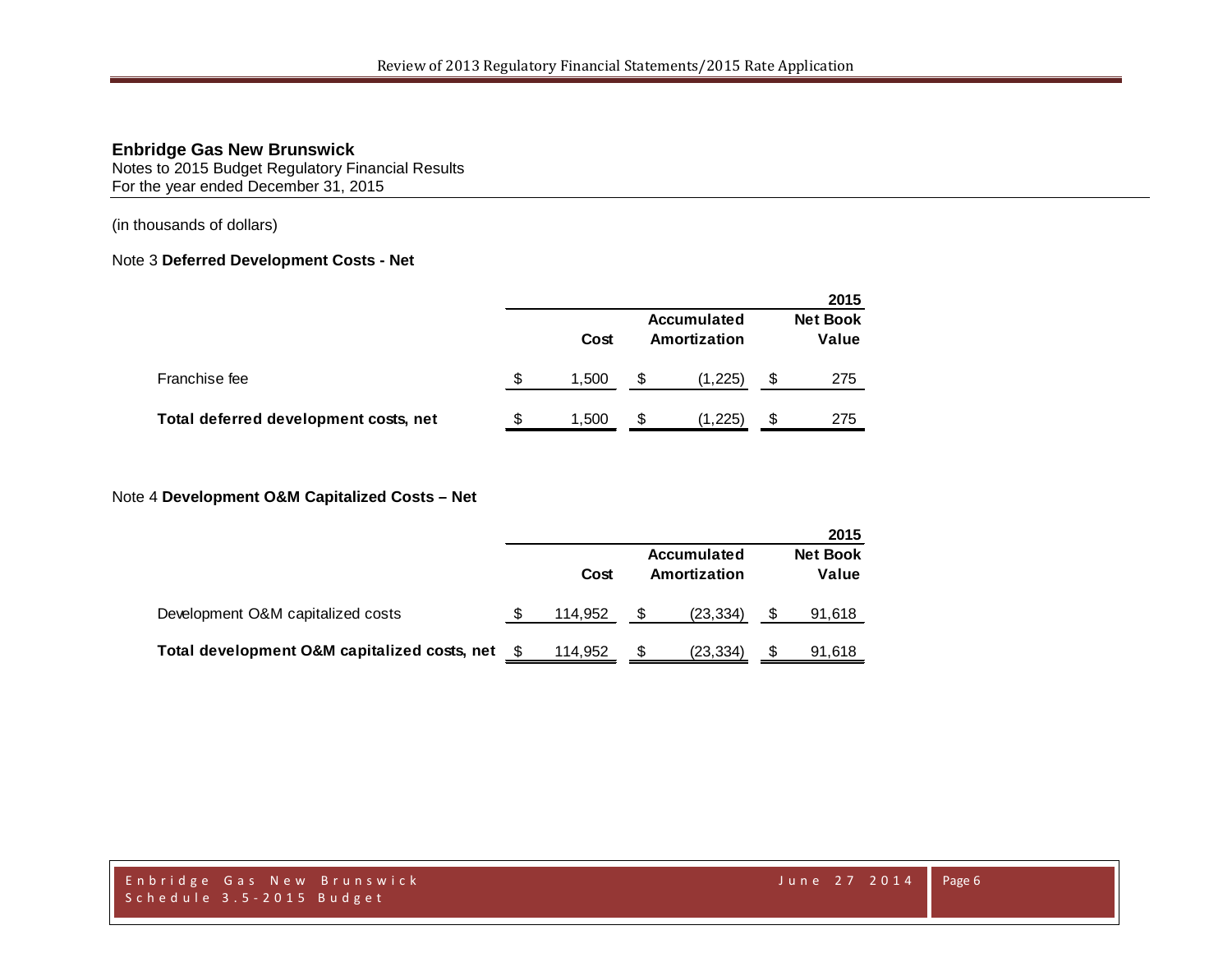Notes to 2015 Budget Regulatory Financial Results For the year ended December 31, 2015

(in thousands of dollars)

## Note 5 **Other Regulated Assets**

|                                |   | 2015   |
|--------------------------------|---|--------|
| Cash, & Short Term Investments | S | 95     |
| Accounts Receivable            |   | 27,315 |
| Long term receivable           |   | 2,213  |
| Inventory                      |   | 1,128  |
|                                |   | 30.751 |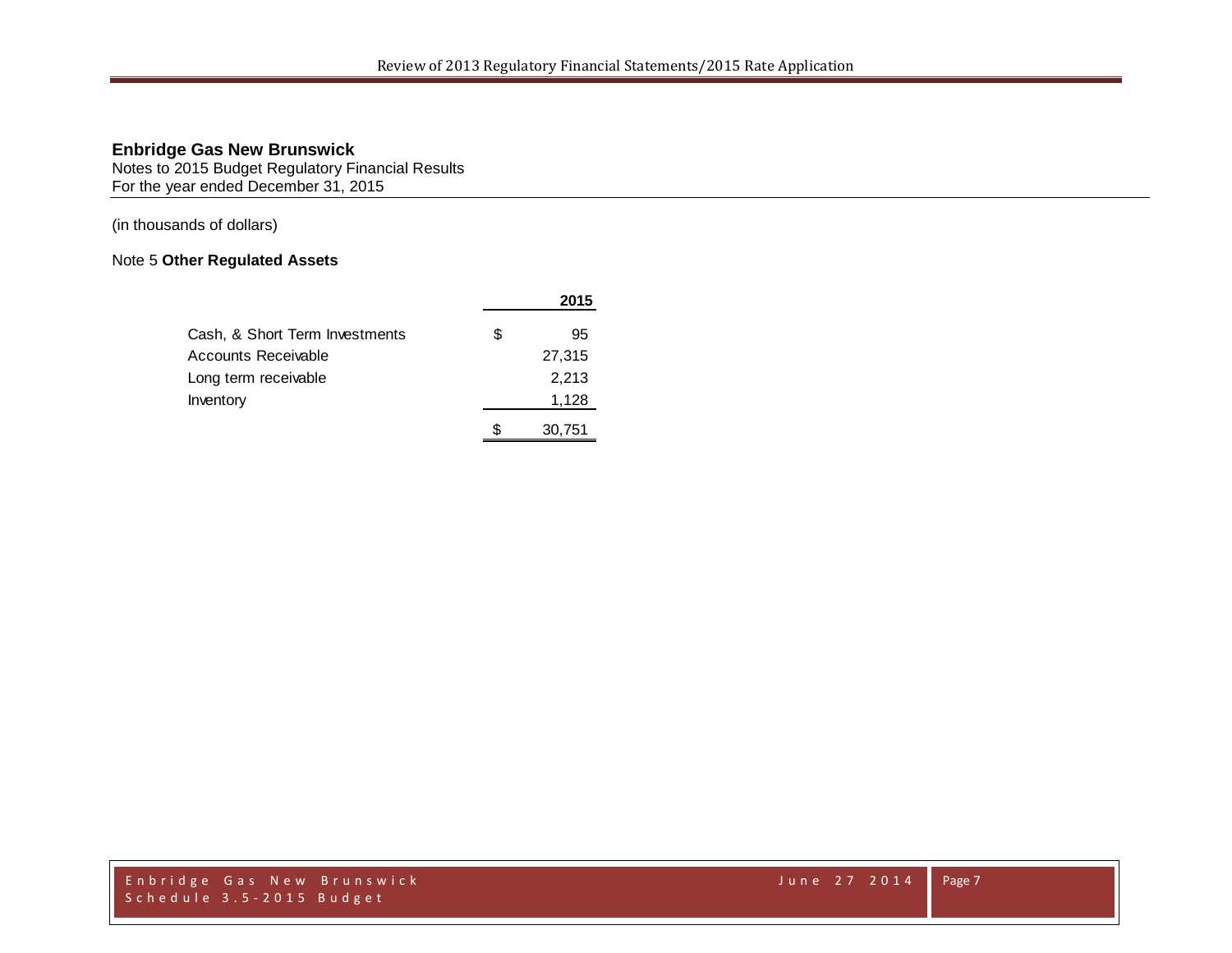Notes to 2015 Budget Regulatory Financial Results For the year ended December 31, 2015

### (in thousands of dollars)

#### Note 6 **Long-term Advances from Associates and Affiliates**

|                                |                   |                      |               |               | 2015                |                  |
|--------------------------------|-------------------|----------------------|---------------|---------------|---------------------|------------------|
|                                |                   |                      |               |               | <b>Cost of Debt</b> |                  |
|                                | <b>Issue Date</b> | <b>Maturity Date</b> | Amount        | Enbridge Inc. | <b>EGNB</b>         | <b>Requlated</b> |
| <b>Promissory Note</b>         | 30-Mar-05         | 30-Mar-15            | 6,000         | 5.04%         | 6.93%               | 6.04%            |
| Promissory Note                | 30-Dec-05         | 30-Dec-15            | 14,000        | 4.59%         | 6.53%               | 5.59%            |
| <b>Promissory Note</b>         | 19-Dec-06         | 19-Dec-16            | 18,000        | 4.82%         | 6.52%               | 5.82%            |
| <b>Promissory Note</b>         | 20-Dec-07         | 20-Dec-17            | 20,000        | 5.54%         | 5.85%               | 6.54%            |
| <b>Promissory Note</b>         | $9-Dec-09$        | $9-Dec-19$           | 15,000        | 4.63%         | 5.63%               | 5.63%            |
| <b>Promissory Note</b>         | 22-Sep-10         | 22-Sep-15            | 4,000         | 3.25%         | 4.25%               | 4.25%            |
| <b>Promissory Note</b>         | 30-Dec-11         | 30-Dec-21            | 14,000        | 3.50%         | 4.50%               | 4.50%            |
| <b>Promissory Note</b>         | $8 - Jan - 13$    | 8-Jan-20             | 7,500         | 3.67%         | 4.67%               | 4.67%            |
| Promissory Note                | 24-Feb-14         | 28-Feb-18            | 25,000        | 4.16%         | 5.16%               | 5.16%            |
| Promissory Note                | 24-Mar-14         | 24-Mar-24            | 5,000         | 3.69%         | 4.69%               | 4.69%            |
| Promissory Note                | 24-Feb-14         | 26-Feb-18            | 33,250        | 4.00%         | 5.00%               | 5.00%            |
| Total long-term advances       |                   |                      |               |               |                     |                  |
| from associates and affiliates |                   |                      | \$<br>161,750 | 4.31%         | 5.37%               | 5.36%            |

The cost of debt of EGNB is limited to the actual borrowing rate of Enbridge Inc. plus 1%.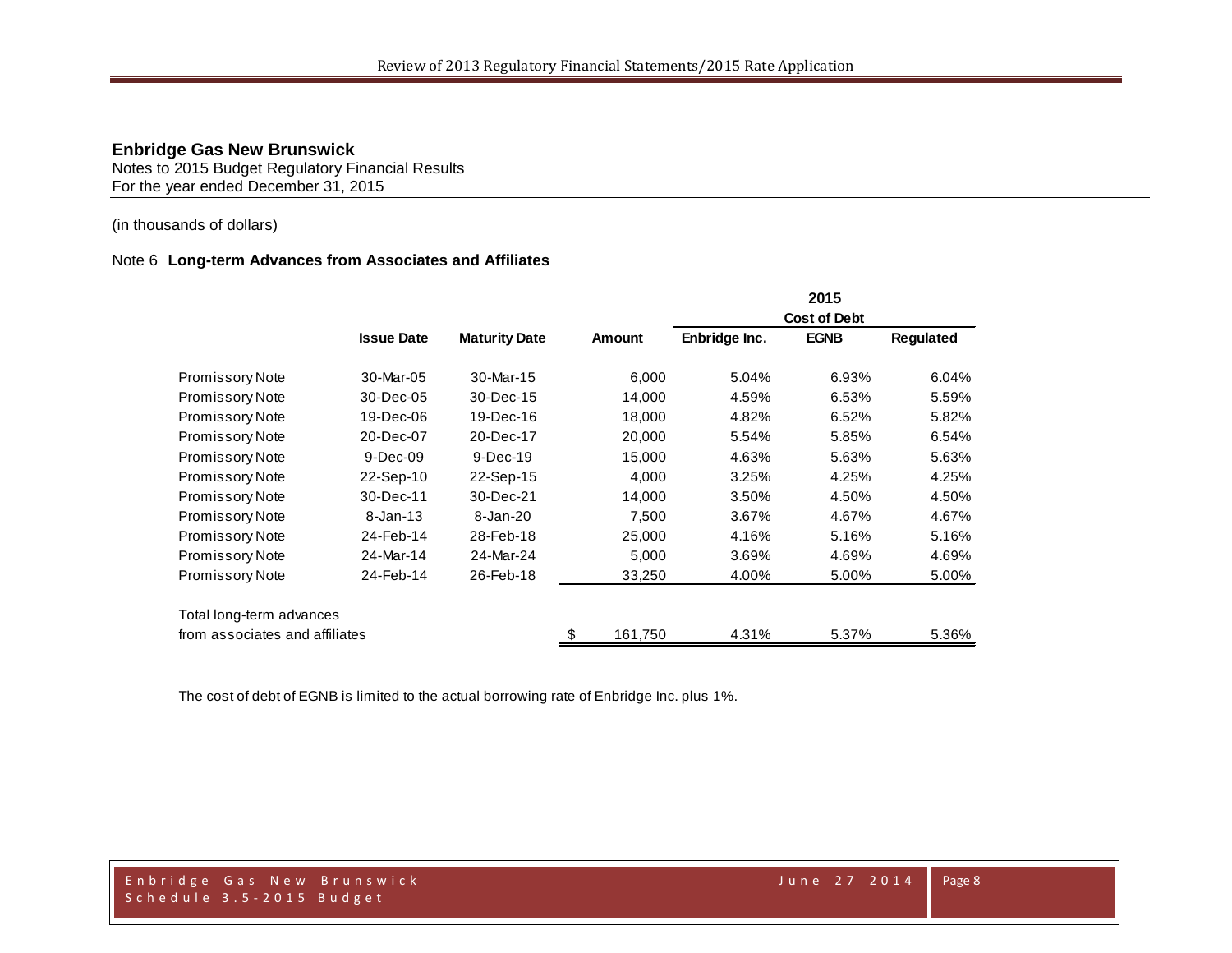Notes to 2015 Budget Regulatory Financial Results For the year ended December 31, 2015

(in thousands of dollars)

## Note 7 **Other Regulated Liabilities**

|                                                |   | 2015   |
|------------------------------------------------|---|--------|
| Due to affiliated companies                    | S | 988    |
| <b>Accounts Payable</b>                        |   | 8,180  |
| Long Term Payables                             |   | 2,118  |
| Long Term Deferred Post Employment Liabilities |   | 1,001  |
|                                                |   | 12,287 |

Enbridge Gas New Brunswick June 27 2014 Schedule 3.5 - 2015 Budget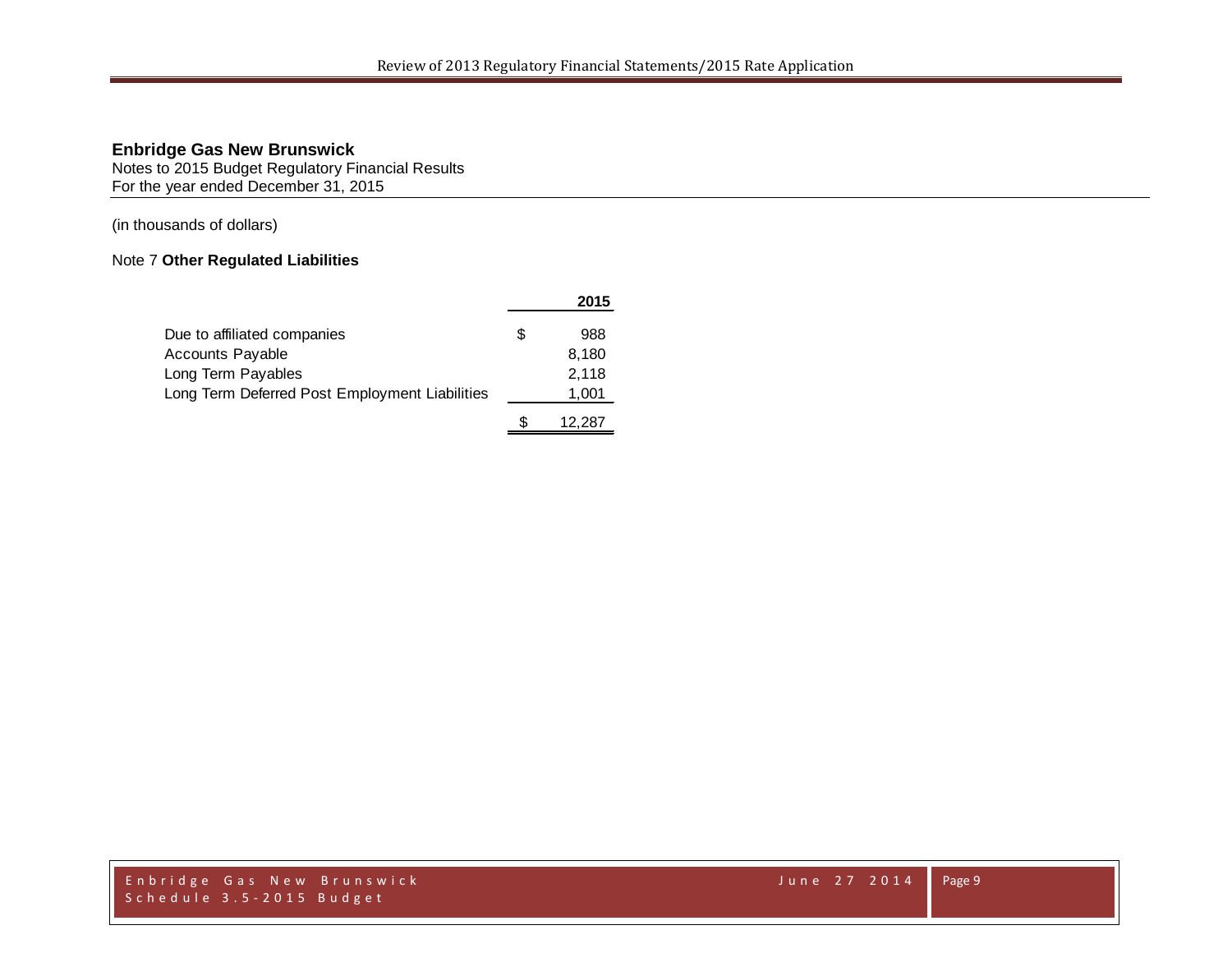Notes to 2015 Budget Regulatory Financial Results For the year ended December 31, 2015

### (in thousands of dollars)

## Note 8 **Operating Revenue**

#### **a. Gas Distribution**

|                                            |    | 2015    |        |                                    |  |
|--------------------------------------------|----|---------|--------|------------------------------------|--|
|                                            |    | Revenue |        | <b>Customers Throughput</b><br>TJs |  |
| <b>Small General Service (SGS)</b>         | \$ | 4,791   | 8,295  | 620                                |  |
| Mid-General Service (MGS)                  |    | 16,806  | 3,633  | 1,252                              |  |
| Large General Service (LGS)                |    | 14,031  | 459    | 1,598                              |  |
| <b>Contract General Service (CGS)</b>      |    | 5,163   | 85     | 731                                |  |
| Industrial Contract General Service (ICGS) |    | 6,431   | 9      | 1,616                              |  |
| Off-Peak Service (OPS)                     |    | 148     | 14     | 29                                 |  |
| Total                                      | ደ  | 47,370  | 12,495 | 5,846                              |  |

1 Terajoule (TJ) = 1,000 Gigajoules (GJ)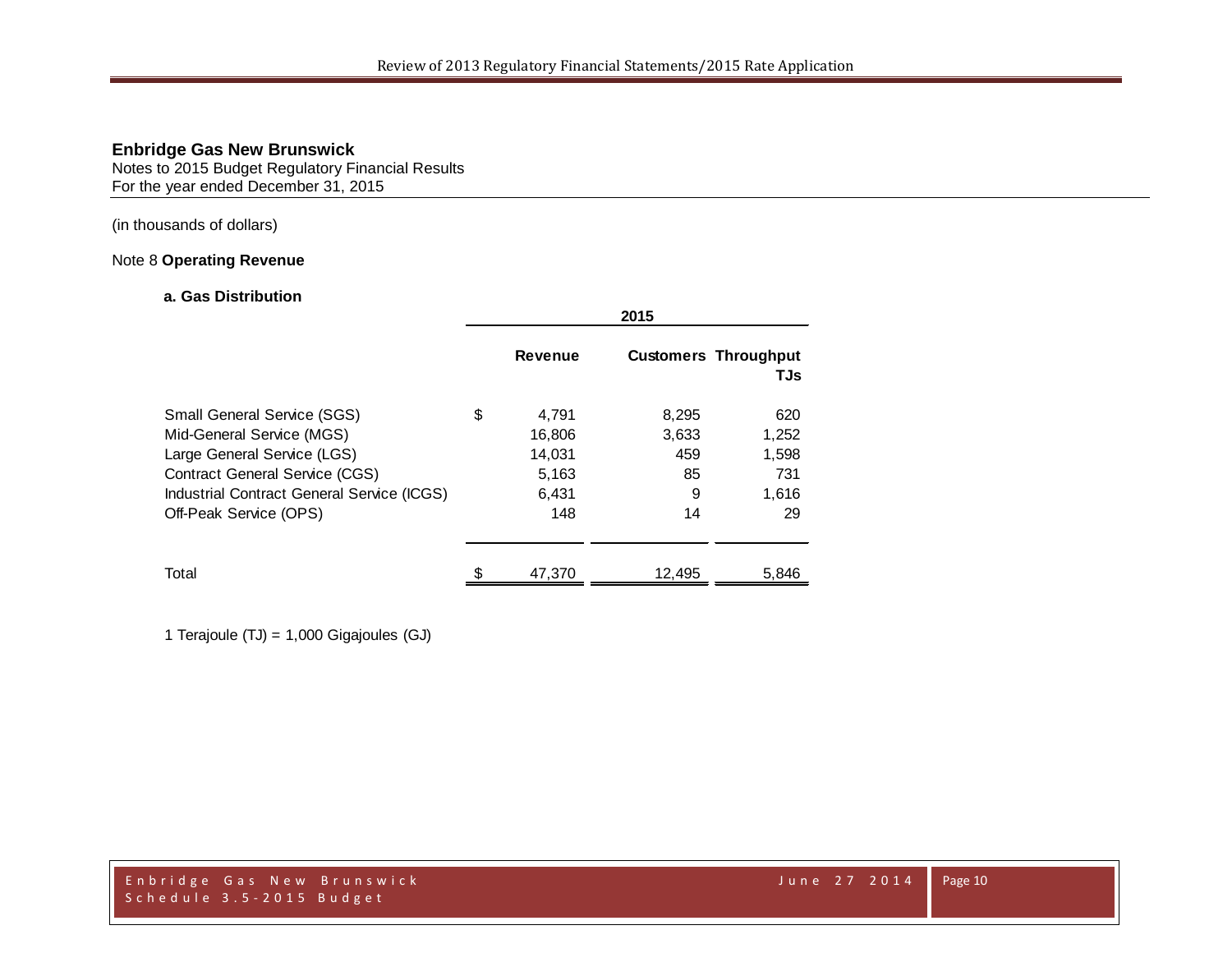Notes to 2015 Budget Regulatory Financial Results For the year ended December 31, 2015

(in thousands of dollars)

#### Note 8 **Operating Revenue (continued)**

#### **b. Miscellaneous**

|                                                             |    | 2015     |
|-------------------------------------------------------------|----|----------|
| Agent billing and collection<br>Other miscellaneous revenue | æ. | 184<br>6 |
| <b>Total miscellaneous</b>                                  |    | 190      |

#### **Details of Agent Billing and Collection Revenue**

(in dollars)

|                                            | 2015      |
|--------------------------------------------|-----------|
| Small General Service (SGS)                | \$114.120 |
| Mid-General Service (MGS)                  | 51,791    |
| Large General Service (LGS)                | 14,706    |
| Contract General Service (CGS)             | 2,406     |
| Industrial Contract General Service (ICGS) | 378       |
| Off-Peak Service (OPS)                     | 683       |
|                                            |           |
| Total agent billing and collection revenue | 184,084   |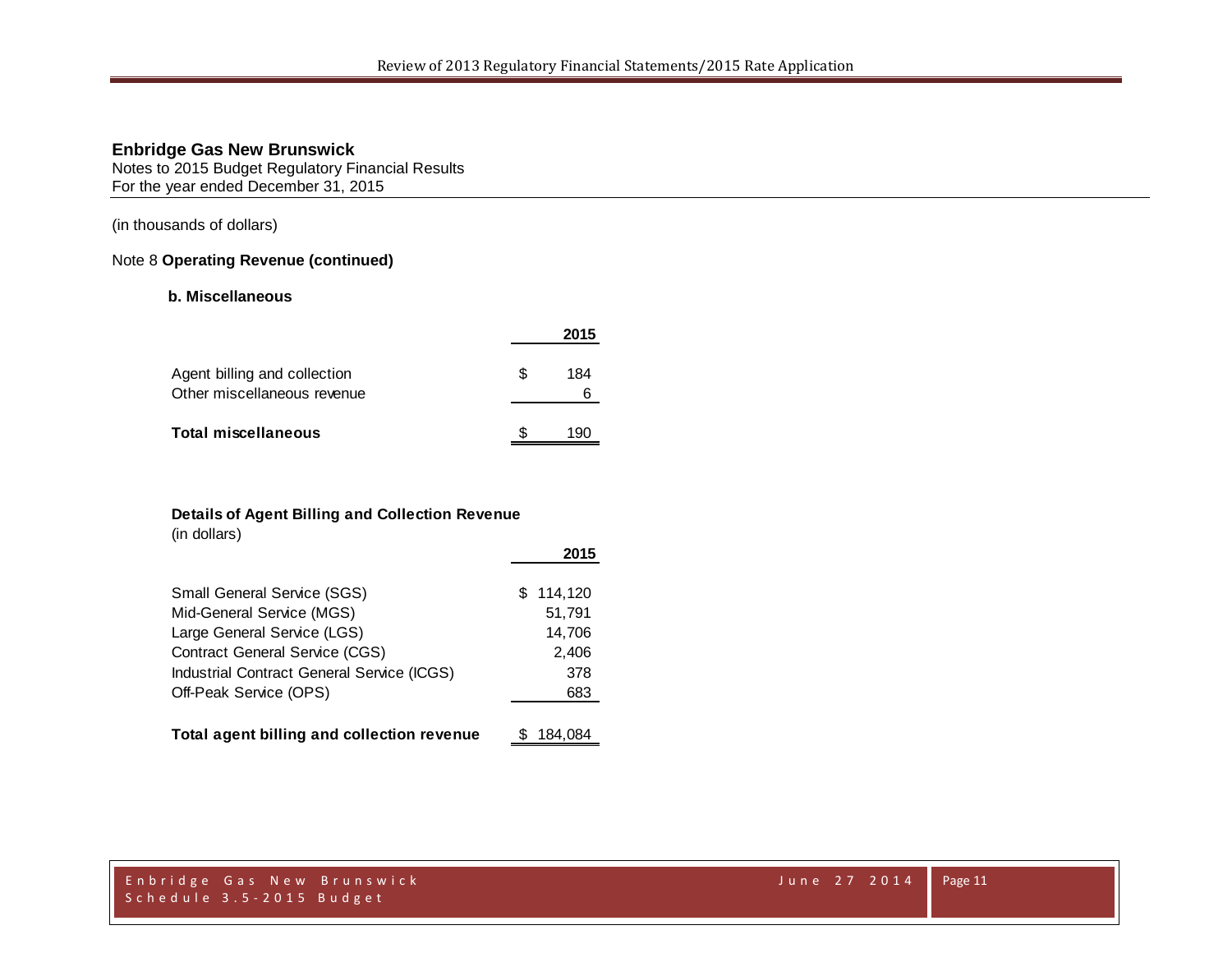Notes to 2015 Budget Regulatory Financial Results For the year ended December 31, 2015

(in thousands of dollars)

## Note 9 **Operating and Maintenance Expenses**

|                                           | 2015 |        |  |
|-------------------------------------------|------|--------|--|
|                                           |      |        |  |
| Corporate management                      | \$   | 1,132  |  |
| Corporate administration                  |      | 704    |  |
| Financial reporting                       |      | 1,085  |  |
| Information technology                    |      | 1,493  |  |
| Regulatory & upstream                     |      | 1,072  |  |
| Sales & marketing                         |      | 1,350  |  |
| Distribution & maintenance                |      | 5,608  |  |
| Customer care                             |      | 1,225  |  |
| Human resources                           |      | 2,576  |  |
| Gas transportation and related activities |      | 2,065  |  |
| Total prior to capitalization             |      | 18,310 |  |
| Property, plant & equipment               |      | 4,648  |  |
| <b>Total capitalized</b>                  |      | 4,648  |  |
| <b>Total expense</b>                      | \$   | 13,662 |  |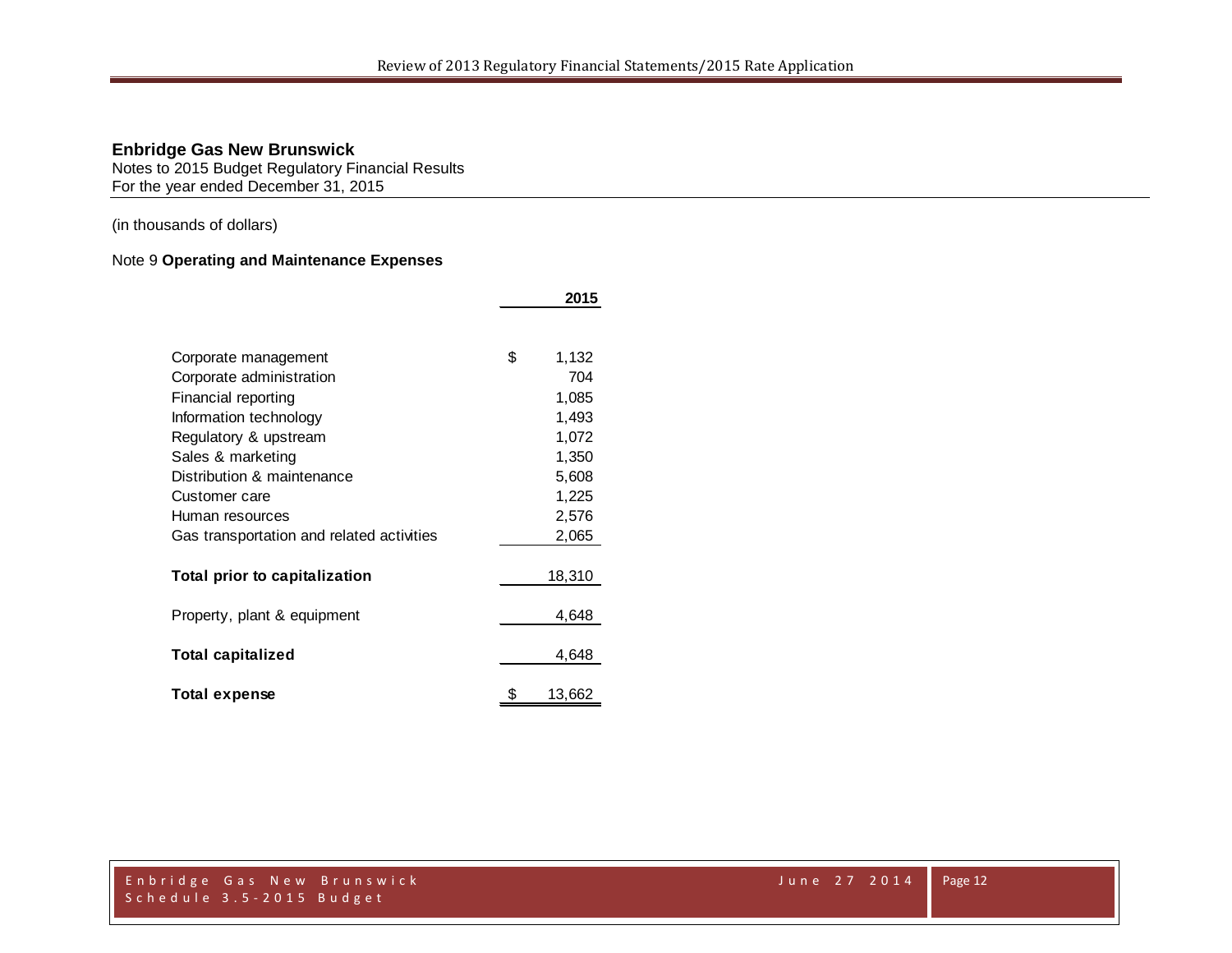Notes to 2015 Budget Regulatory Financial Results For the year ended December 31, 2015

(in thousands of dollars)

## Note 10 **Interest on Amounts Due to Associates & Affiliates and Other Interest**

|                                                                                                    |   | 2015       |
|----------------------------------------------------------------------------------------------------|---|------------|
| Interest on long-term debt<br>AIDC - allowance for funds used during construction (debt component) | S | 8.077<br>6 |
| Total interest on amounts due to associates & affiliates and other interest                        |   | 8.083      |

#### Note 11 **Regulated Return on Equity**

|                                                                                                      |   | 2015         |  |
|------------------------------------------------------------------------------------------------------|---|--------------|--|
| Regulated return on equity<br>AEDC - allowance for funds used during construction (equity component) | S | 13.634<br>10 |  |
| Total regulated return on equity                                                                     |   | 13.644       |  |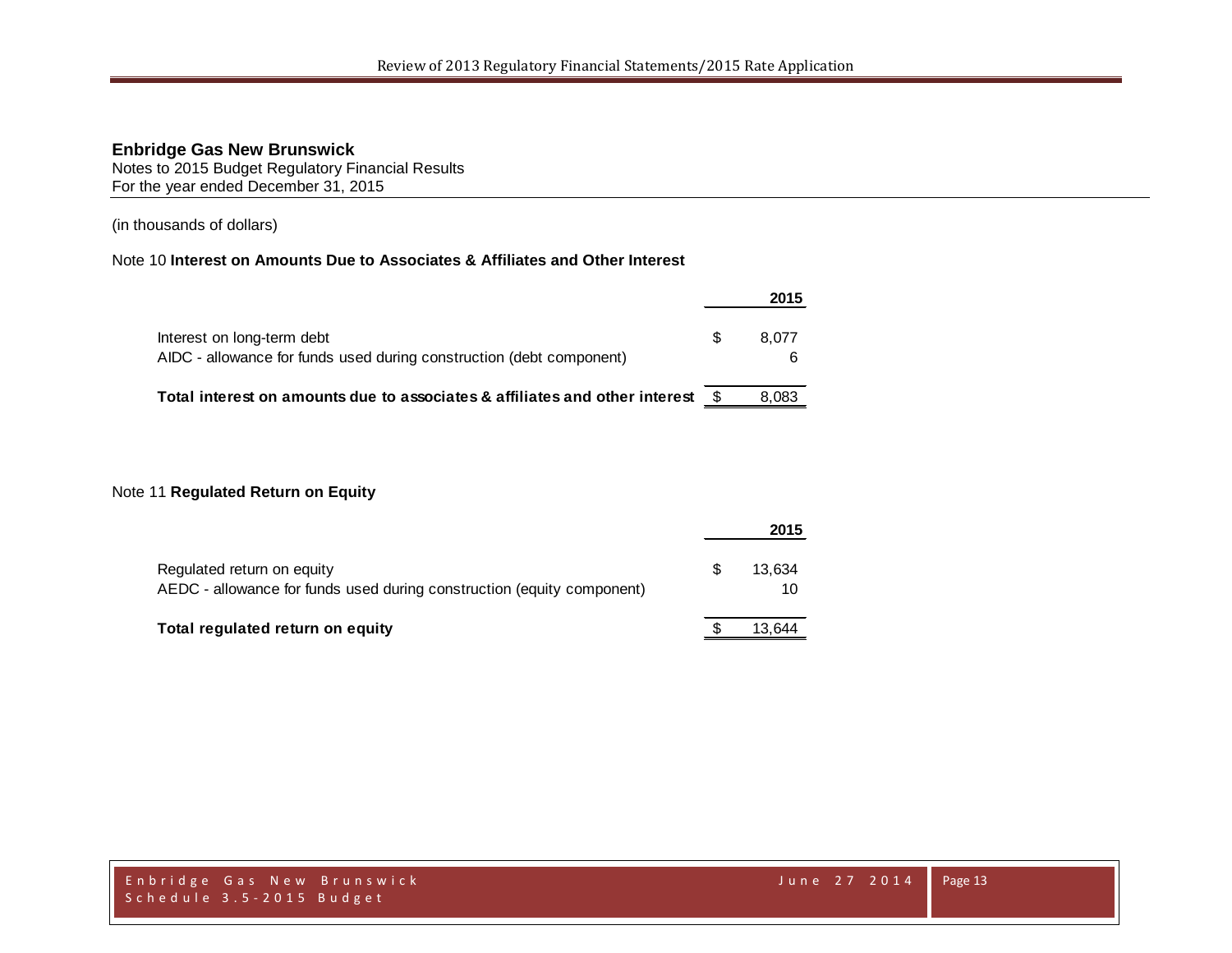Notes to 2015 Budget Regulatory Financial Results For the year ended December 31, 2015

(in thousands of dollars)

## Note 12 **Rate Base for Regulatory Purposes**

|                                                                             | 2015                                  |
|-----------------------------------------------------------------------------|---------------------------------------|
| Property, plant & equipment                                                 |                                       |
| Cost<br>Accumulated amortization<br><b>Net</b>                              | \$<br>237,950<br>(59, 961)<br>177,989 |
| Deferred charges                                                            |                                       |
| Franchise fee, at cost<br>Accumulated amortization<br><b>Net</b>            | 1,500<br>(1,225)<br>275               |
| Development O&M capitalized costs<br>Accumulated amortization<br><b>Net</b> | 114,952<br>(23, 334)<br>91,618        |
| Deferral account<br><b>Net</b>                                              |                                       |
| <b>Total deferred charges</b>                                               | 91,893                                |
| <b>Term deposit</b>                                                         | 2,975                                 |
| <b>Working capital allowance</b>                                            | 1,188                                 |
| Total rate base                                                             | \$<br>274,045                         |
| Average rate base                                                           | \$<br>274,115                         |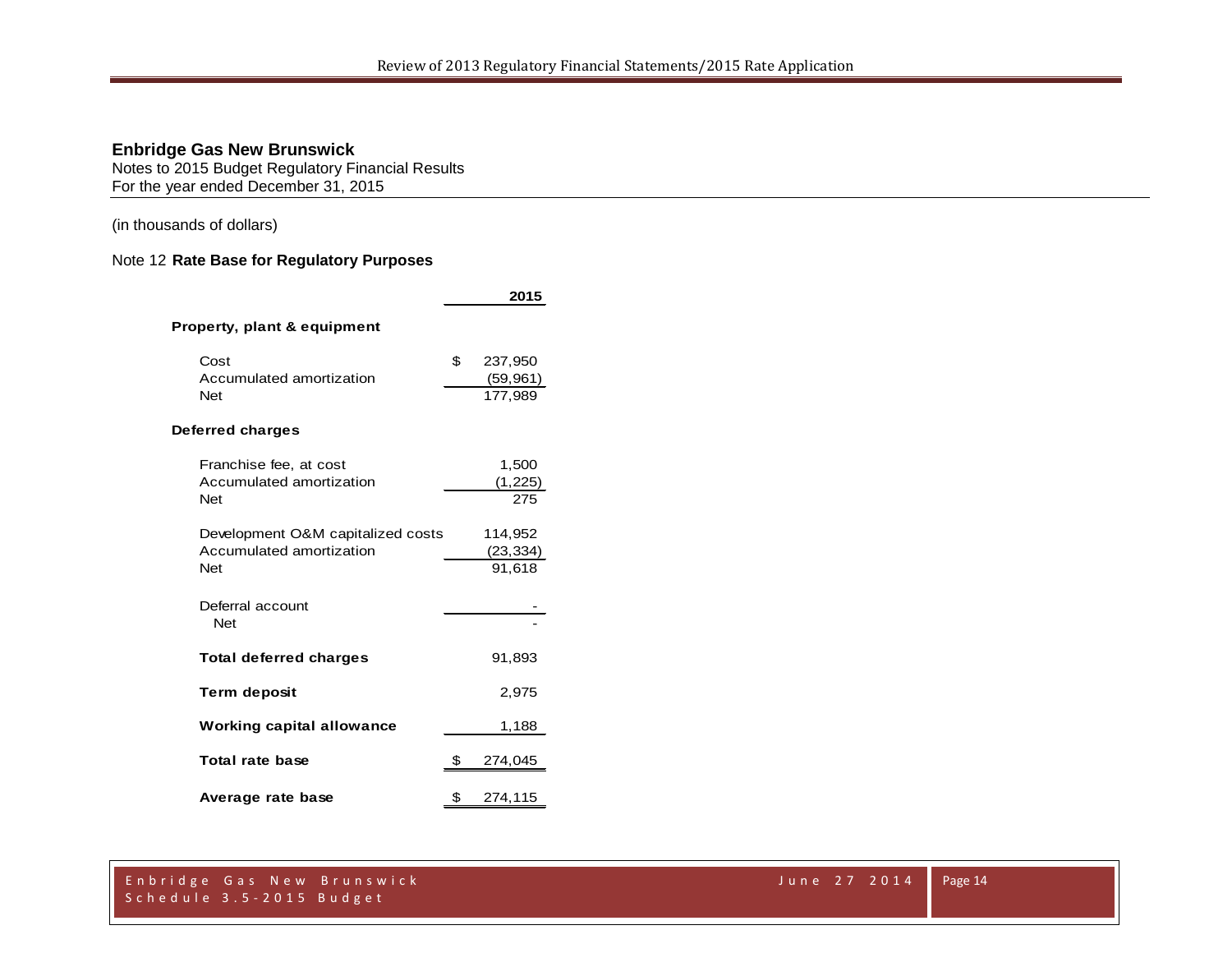Notes to 2015 Budget Regulatory Financial Results For the year ended December 31, 2015

(in thousands of dollars)

#### Note 13 **Capital Structure for Regulatory Purposes**

|                          |    | 2015    |
|--------------------------|----|---------|
| <b>Capital structure</b> |    |         |
| Long-term debt           | \$ | 161,750 |
| Equity                   |    | 130,316 |
| Total                    | S  | 292,066 |

#### **Capital structure percentage**

| Long-term debt | 55.38%  |
|----------------|---------|
| Equity         | 44.62%  |
| Total          | 100.00% |
|                |         |

#### **Capital structure average percentage for regulatory purposes**

| Long-term debt | 55.00%  |
|----------------|---------|
| Equity         | 45.00%  |
| Total          | 100.00% |

#### **Weighted cost of capital for regulatory purposes**

| Long-term debt | 2.95% |
|----------------|-------|
| Equity         | 4.91% |
| Total          | 7.86% |